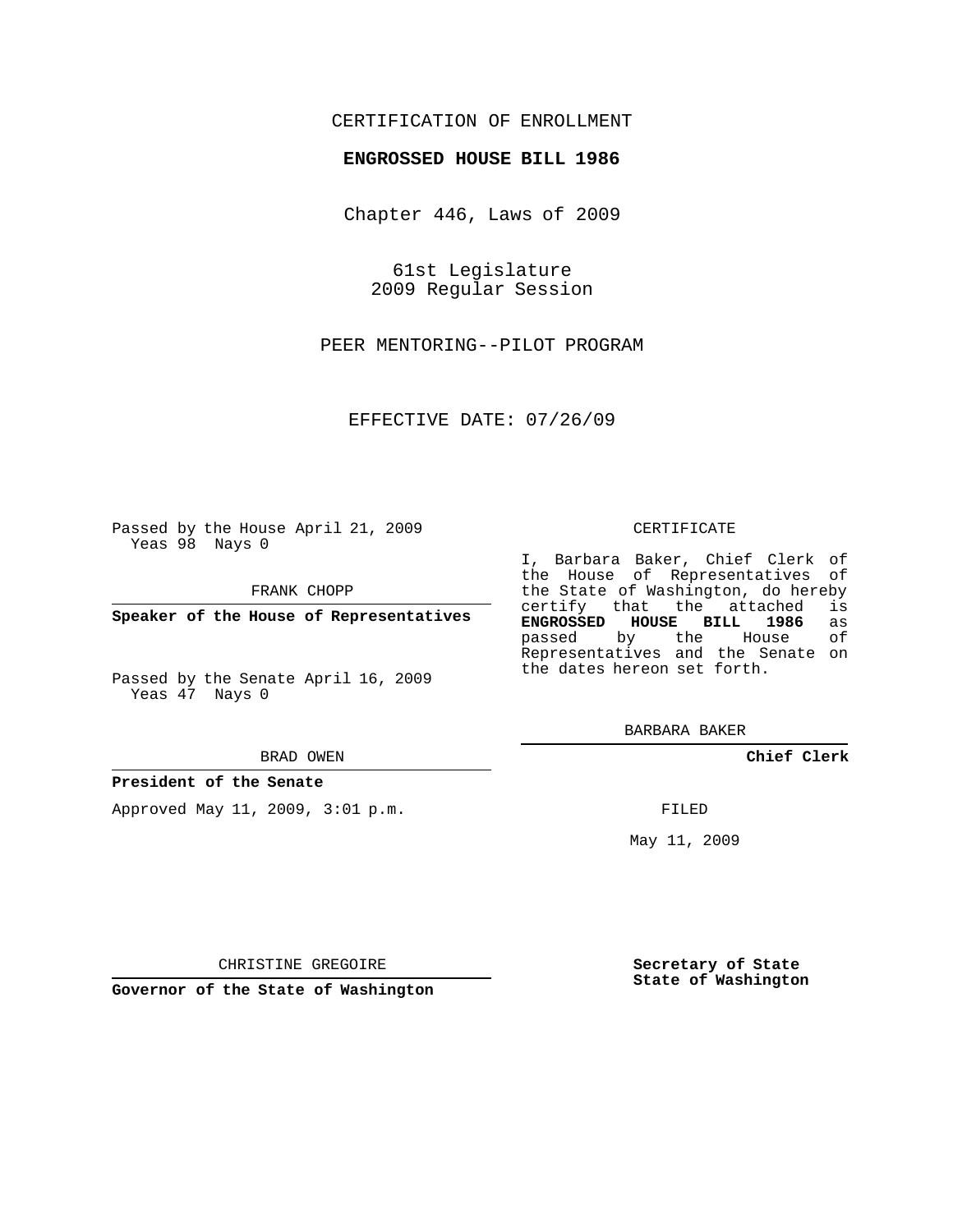# **ENGROSSED HOUSE BILL 1986** \_\_\_\_\_\_\_\_\_\_\_\_\_\_\_\_\_\_\_\_\_\_\_\_\_\_\_\_\_\_\_\_\_\_\_\_\_\_\_\_\_\_\_\_\_

\_\_\_\_\_\_\_\_\_\_\_\_\_\_\_\_\_\_\_\_\_\_\_\_\_\_\_\_\_\_\_\_\_\_\_\_\_\_\_\_\_\_\_\_\_

AS AMENDED BY THE SENATE

Passed Legislature - 2009 Regular Session

| State of Washington                                              | 61st Legislature |  | 2009 Regular Session |  |
|------------------------------------------------------------------|------------------|--|----------------------|--|
| By Representatives Hasegawa, Anderson, Wallace, White, and Sells |                  |  |                      |  |

 AN ACT Relating to peer mentoring; adding a new section to chapter 28B.12 RCW; and creating a new section.

BE IT ENACTED BY THE LEGISLATURE OF THE STATE OF WASHINGTON:

 NEW SECTION. **Sec. 1.** The legislature finds that peer mentoring provides tangible and long-lasting opportunities for all students, especially for low-income students, students of color, and first generation students. These benefits include improved student achievement and planning for success in postsecondary education. The legislature further finds that mentoring increases the self-worth of both mentees and mentors, while cultivating opportunities to improve communication skills and develop and enhance leadership and other critical transferable skills. Furthermore, the legislature finds that mentorship provides a valuable opportunity to increase student interest in career opportunities in the counseling and teaching professions, and thus intends to support those efforts to the maximum extent possible.

 NEW SECTION. **Sec. 2.** A new section is added to chapter 28B.12 RCW to read as follows:

(1) Western Washington University shall create and implement a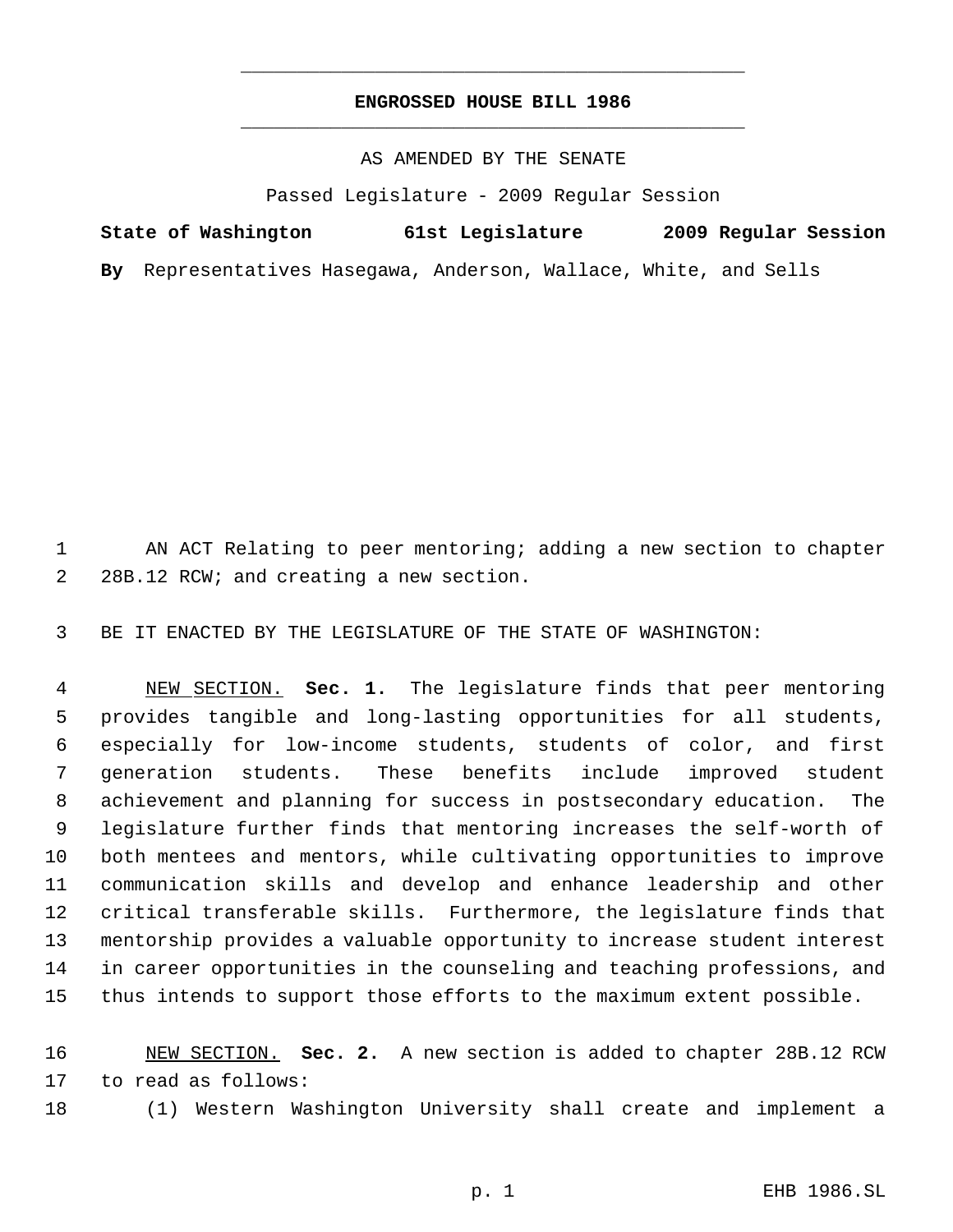pilot mentoring program to inspire academic success and introduce elementary students to educational opportunities. In addition to establishing a pilot project on its own campus, the university, in close collaboration with the state board for community and technical colleges, shall jointly identify a community or technical college to participate in the pilot program. The community or technical college selected shall demonstrate active partnerships with interested common schools, local businesses, and community organizations. Western Washington University and the state board for community and technical colleges shall identify the community or technical college by August 1, 2009.

 (2) The state board for community and technical colleges shall work in close collaboration with Western Washington University to identify a community or technical college to participate in the pilot mentoring program.

(3) The goals of the pilot project are to:

 (a) Encourage at-risk elementary school students to complete high school and attend college, boosting the percentage of Washington students who continue onto college;

 (b) Provide positive role models for at-risk students and allow college students the opportunity to perform community service;

 (c) Strengthen relationships between the community, the university, and area youth;

 (d) Introduce at-risk students to college and provide them an opportunity to experience their public colleges and universities;

 (e) Increase the number of youth who view going to college as both necessary and achievable; and

(f) Develop a model that is scalable statewide.

(4) Within existing resources, the pilot institutions shall:

 (a) Recruit college students interested in serving as mentors to elementary school students;

 (b) Identify local elementary schools with demonstrated need for a mentoring program;

 (c) Develop a curriculum used for training college mentors. The college may grant college-level credit to students who complete the course;

 (d) Develop any necessary contracts or interagency agreements to facilitate program implementation;